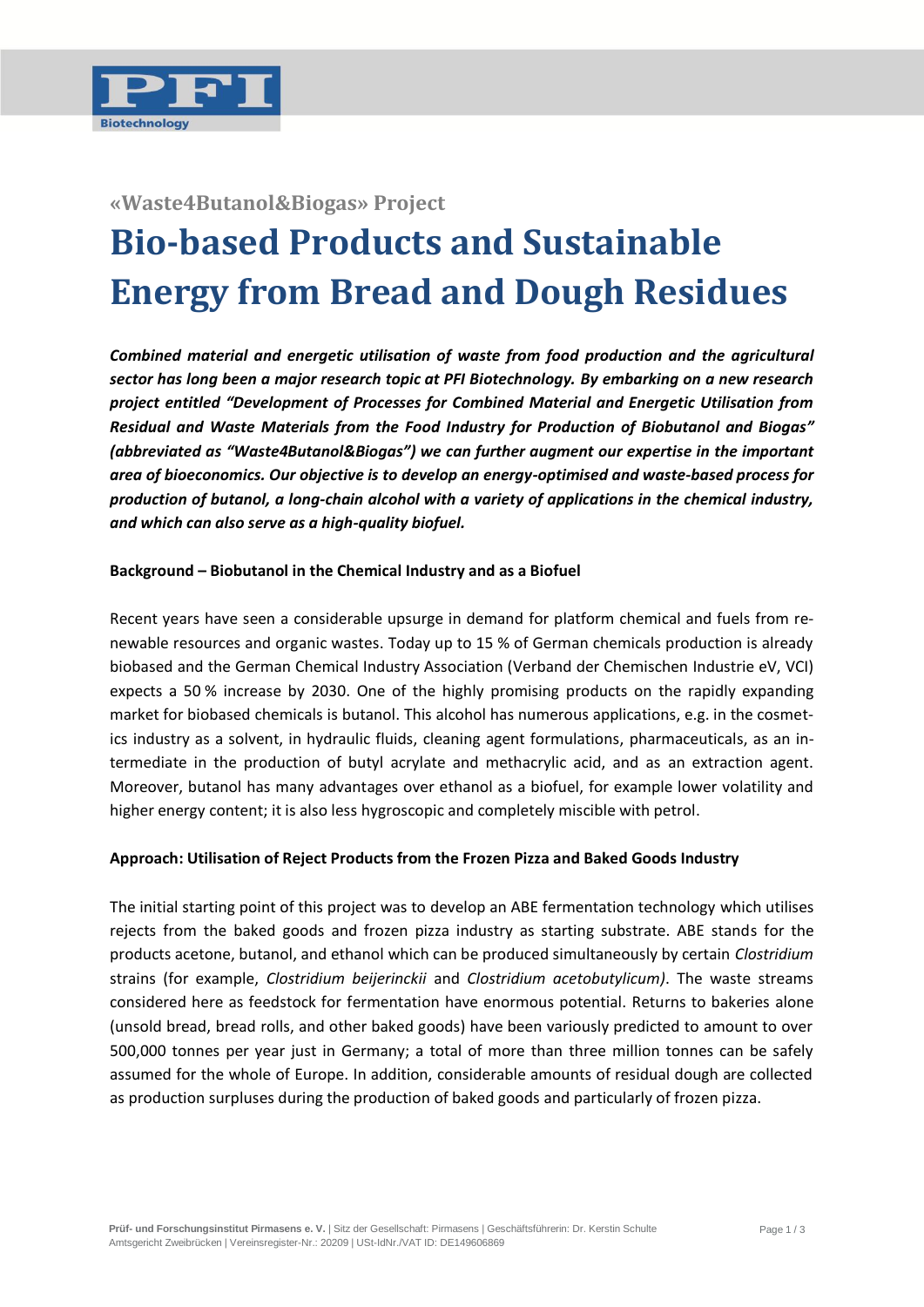

Key issues faced in the planned process development for utilisation of these starch- and fat-rich waste materials are adaptation of natural butanologenic strains to high product concentrations, immobilisation of the microorganisms on the reactor packing to facilitate continuous production in a trickle-bed process and in-situ product isolation by stripping\* . A further innovation is that the process should not require any external energy input. The butanol fermentation proceeds solely with the carbohydrate fraction of the waste streams. Fats, proteins, and the cell mass produced remain behind. These energy-rich residual substances will subsequently be used to produce biogas by anaerobic fermentation. The biogas serves as fuel for supplying thermal and electrical energy. Figure 1 shows a simplified scheme of the planned process development.

## **Glossary**

\* Stripping: Method of isolation and purification of (volatile) final products of a fermentation process. The volatile substances are transferred with the aid of a countercurrent flow of carrier gas from a liquid into the gas phase.

\*\*Stillage: Fermentation residue after removal of alcohol by distillation in a still (or by other methods such as stripping).



*Fig. 1: Schematic representation of process comprising fermentation, product isolation, and biogas production (Stillage\*\*, see glossary)*